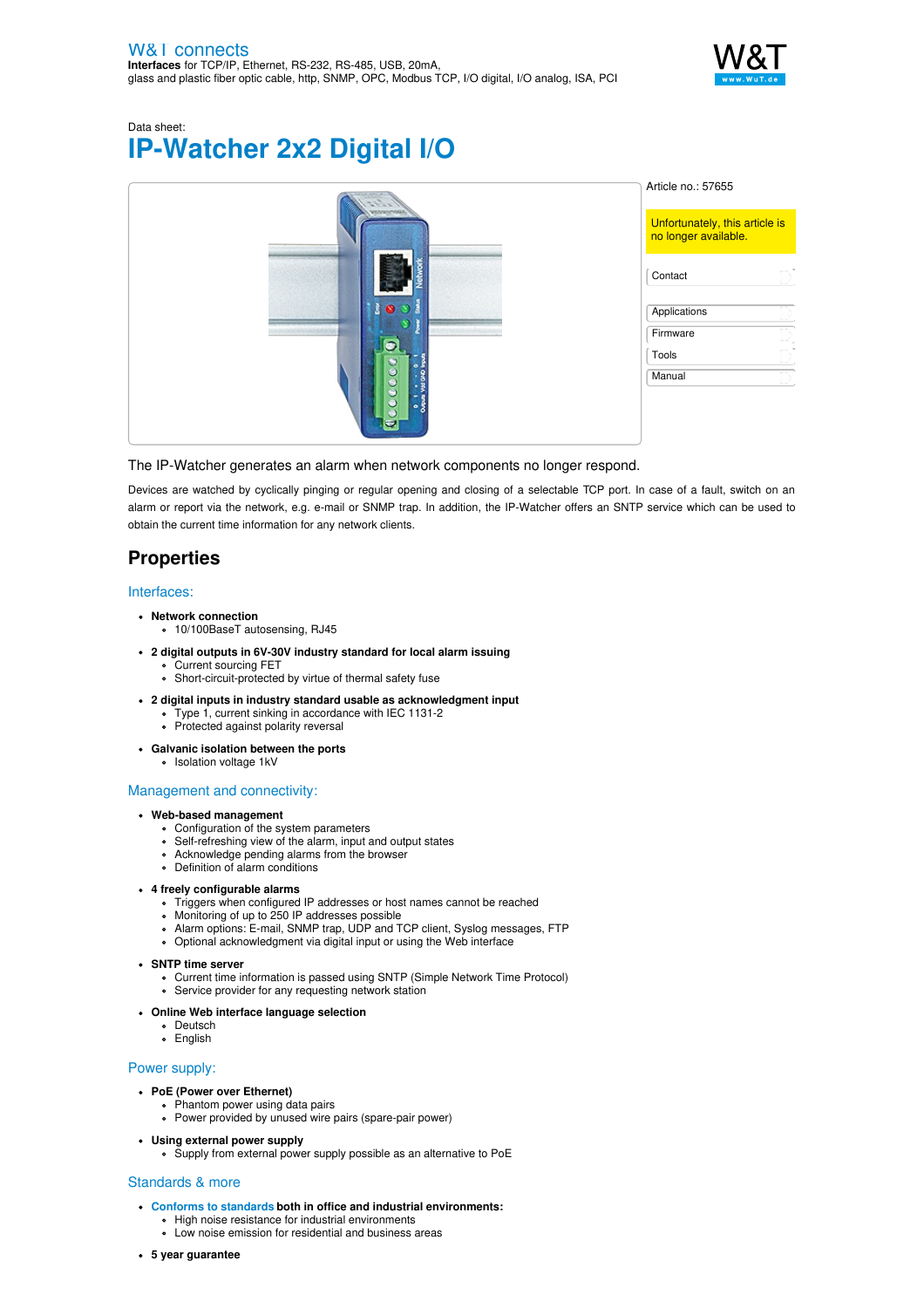## **Example applications**

#### **Small System**

Using the integrated Web server the IP-Watcher can be configured directly through the browser. It is also possible to monitor the configured alarms and acknowledge pending messages using the Web interface. Additional functions, such as sending email messages, enables implementation of autonomous applications out-of-the-box.

#### **Big System**

Standard protocols and interfaces such as OPC, SNMP and SYSLOG enable trouble-free integration into existing systems (e.g. monitoring via SNMP with [Nagios](https://www.nagios.org)). The digital outputs can be used to report faults even on already present automation devices having digital inputs.



Monitor the status of the configured alarms directly from the browser. Alarm acknowledgments can be performed directly on the Web interface by mouse-click. The display is self-refreshing and therefore always current.



Additional overview of the status of the in- and outputs, as well as of the set alarms.

### **Technical data**

Connections and displays:

|                  | Network: 10/100BaseT autosensing, RJ45<br>IPv6 on request                                                                                                                 |
|------------------|---------------------------------------------------------------------------------------------------------------------------------------------------------------------------|
|                  | Adapters: 2x screw terminal for power (alternative to POE)<br>6-point screw terminal for IOs                                                                              |
| Digital outputs: | 2 x Digital Out 6V  30V, 500mA<br>Short-circuit-protected                                                                                                                 |
| Digital inputs:  | 2 x Digital In<br>max. input voltage +/-30V<br>protected against reverse connection within this range<br>Switching threshold 8V +/- 1V<br>"On" current = $2.2 \text{ mA}$ |